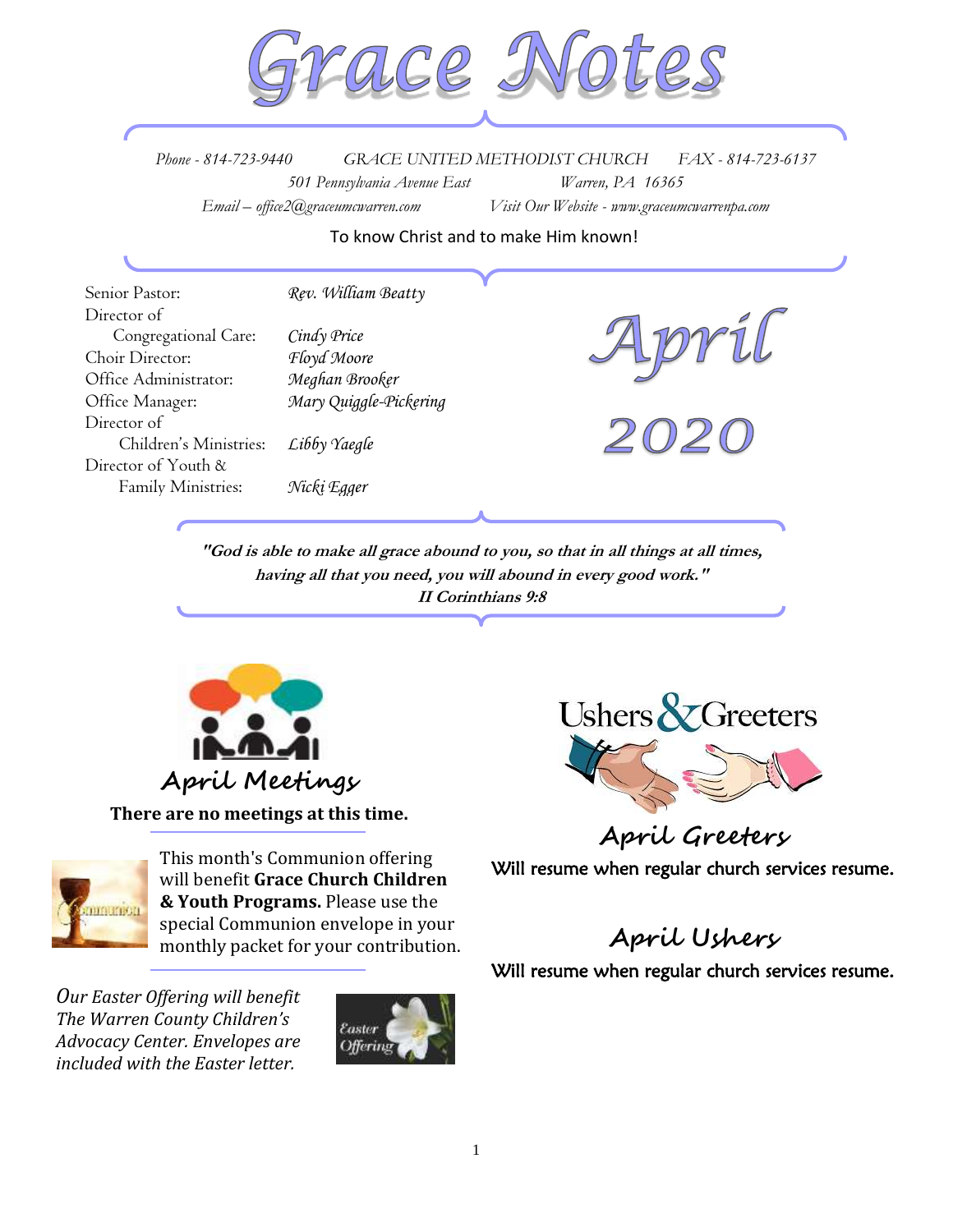# **From the Pastor**

### **A Crack In the Door Filled With Light**

'm listening to a lot of music by one of my go-to bands Needtobreathe. Six years ago, they im listening to a lot of music by one of my go-to<br>bands Needtobreathe. Six years ago, they<br>released an album called *Rivers in the Wasteland* (a reference to Isaiah 43:19, by the way). The lead track, called simply "Wasteland," says this:

> There was a greatness I felt for a while But somehow it changed, Some kind of blindness I used to protect me From all of my stains. Yeah, I wish this was vertigo; It just feels like I'm falling slow.

Oh, if God is on my side Then who can be against me?

Yeah in this wasteland where I'm livin' There is a crack in the door filled with light, And it's all that I need to get by. Yeah in this wasteland where I'm livin' There is a crack in the door filled with light, And it's all that I need to shine.

I know, not the happiest of lyrics. Except… it really is a song of hope. Who needs reassured when everything is going well? Who needs a reminder that they are loved when they FEEL loved? Who needs medicine when they aren't sick?

Psalm 94 is one of those lament psalms: the psalmist is feeling oppressed by "the wicked" who "crush your people, Lord" and kill and boast.

But, nevertheless, the psalmist trusts in God.

When I said, "My foot is slipping," your unfailing love, Lord, supported me. When anxiety was great within me, your consolation brought me joy. (Psalm 94:18-19)

"When anxiety was great within me, your consolation brought me joy."

"There's a crack in the door filled with light, and it's all that I need to get by."

By the time this is published, we may all be under a stay at home order, or the restrictions may be relaxed. We may still be trying to find the elusive last pack of toilet paper (still working from our precorona stockpile at the Beatty house), we may be back to some sense of normalcy.

But here's one thing that is absolutely true.

God has not been idle.

We are in the season of Lent – actually, probably the most appropriate time in the Church year to spend in some isolation, in reflection, in self-care (if there ever COULD be an "appropriate time" for such…).

Easter has not been cancelled.

One of the most powerful lessons that the resurrection of Jesus Christ reveals to us is that even when it looks like everything has gone wrong, God is still working and doing, and God knows what tomorrow will bring. That God is working out redemption and salvation even when it looks like death has won, even when it looks like all is darkness, even when it feels like we're in a wasteland.

God has not abandoned us. "When anxiety was great within me, your consolation brought me joy."

So, let me ask: How has God been working in your life over these past weeks? How does the resurrection give you hope for tomorrow?

In Christ's Love, Pastor Bill

**ssential Elements** We've thought a lot about food (and toilet paper) lately. The essentials. The basics that E



keep us alive and healthy. I recently drove past a local coffee supplier and the drive-thru line was all the way to the street! That's an interesting dependency on coffee! Withdrawal can be tough. Many people have established ways to keep our neighbors physically nourished in these uncertain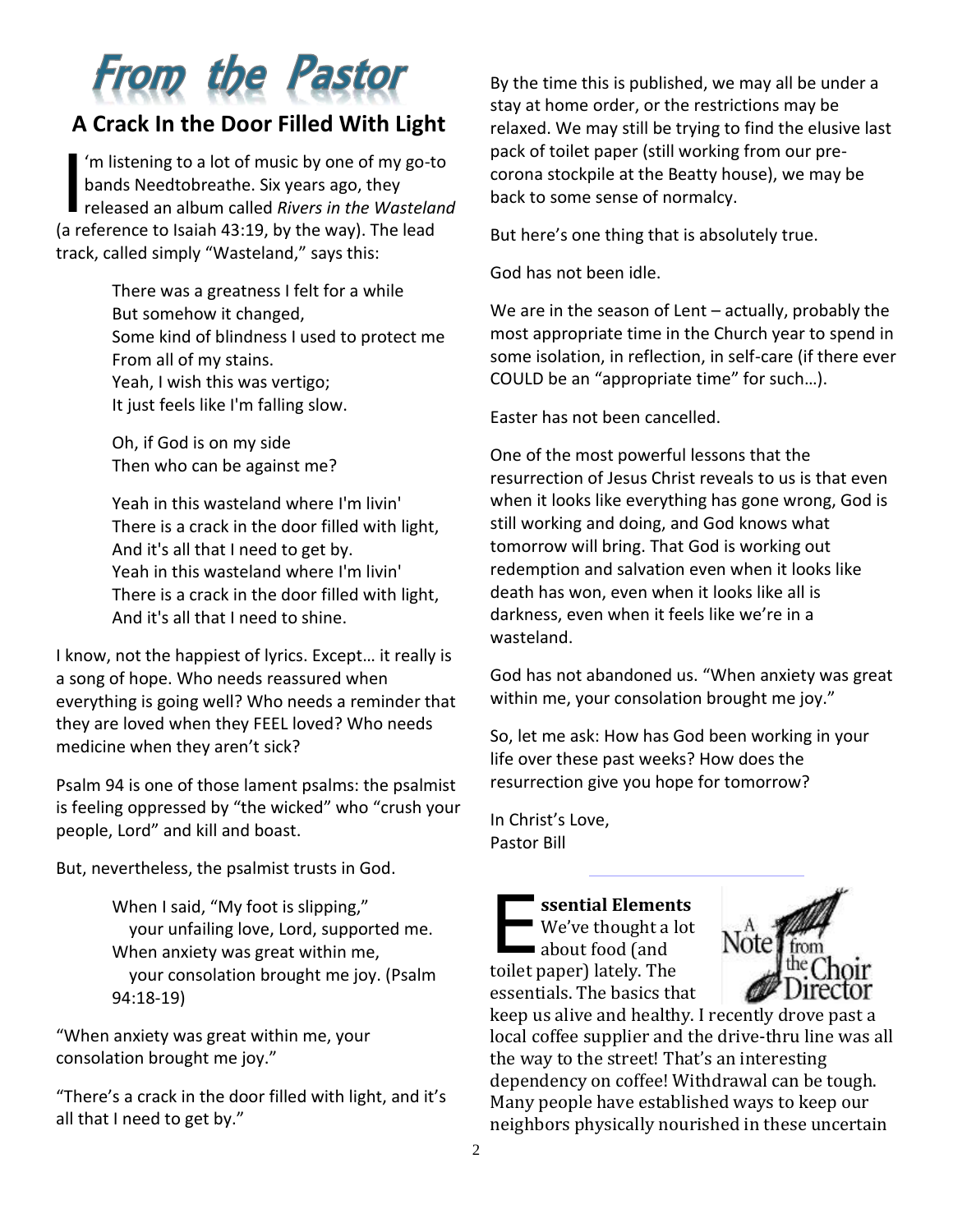times. Community spiritual nourishment is a vastly different challenge. Withdrawal is tough. Do you have a favorite Bible? What about a favorite Hymnal? These hold our vitamins and minerals! There is enough fortification within these 2 books to keep us healthy in every circumstance.

If you face withdrawal from your favorite spiritual nourishment, please call the church (814) 723- 9440, and I will be glad to lend one of our pew bibles and hymnals.

As we make many efforts to survive, let's strive to stay healthy. Spiritually healthy. Stay in the scriptures. Sing.

#### **Choir Notes**

Well, we've enjoyed some fun rehearsals and great worship services, and anxiously await our reunion when we can sing together again. We've made plans to worship and sing each Sunday in Lent, Palm Sunday, Tenebrae, and Easter. When we get back together, we're all in for quite a treat. We have missed Kris and Renee while they've been vacationing throughout the South. We've enjoyed excellent replacements with Kathy Neal and Carmen Pearce on the piano and organ. Also travelling recently were Larry and Carol, and we continue to pray for the health and safety of all. We still have quite a few choir robes available in the robe room. Come try one on.

Floyd Moore

# *From the Director of Congregational Care*

*"*A C T S*"*

ou may know this as a mnemonic used to guide us in prayer. Y

**A**doration **C**onfession **T**hanksgiving **S**upplication

It is simple to begin prayer with either A or S then move on to T. OOPS! I skipped over C. How easy that is to do. Who wants to face up to their own sins and then being them to the very feet of God? But, like it or not, we must include confession in our prayer lives.

Now, let's begin and not hold back!

Dear Lord: I haven't murdered anyone ….. but did I pass on a rumor about someone? I haven't stolen from my neighbor ….. but am I desirous of what they have? I love you, God ….. but do I love my comfort/my time/my routine or habits more? Let's all sit quietly now and confess ..... Our open hearted truthfulness will bring us closer to our heavenly Father.

This brings me now to Lent. As I reflect on my sins and shortcomings, I am humbled by God's never ending forgiveness and love. **"God demonstrated his own love for us in this: While we were** (are) **still sinners, Christ died for us." Romans 5:8.**  As I move through this Lenten season, I have been reminded of a thought that Pastor Bill presented the Sunday before Ash Wednesday: If you give something up for Lent, what will you replace it with? I have taken this to mean that when I forgo something of questionable value to my body or spirit (chocolate or gossip), then what will fill that void? It had better be something nutritious and/or positive!

What have you substituted in that space? I hope that we can all continue on with a Lenten mindset long *after* we celebrate the glory of Easter! Let me give you one of my favorite Bible verses: **"If we claim to be without sin, we deceive ourselves and the truth is not in us. If we confess our sins, He is faithful and just and will forgive us our sins and purify us from all unrighteousness." 1 John 1:8-9**

Cindy Price

ello Grace Church! Our Youth and Family Ministries program is dedicated to providing our youth and their families with programming, fellowship, service, H



witness and worship opportunities which honor God and promote full integration into the life of Grace United Methodist Church.

The program is ramping up and we are ready to go live. Calling all 6th through 12th grade students looking to embrace the wonder of God, discover themselves and their relationship to God and develop a passion for sharing this relationship with others. Want to join our *CREW – Christians*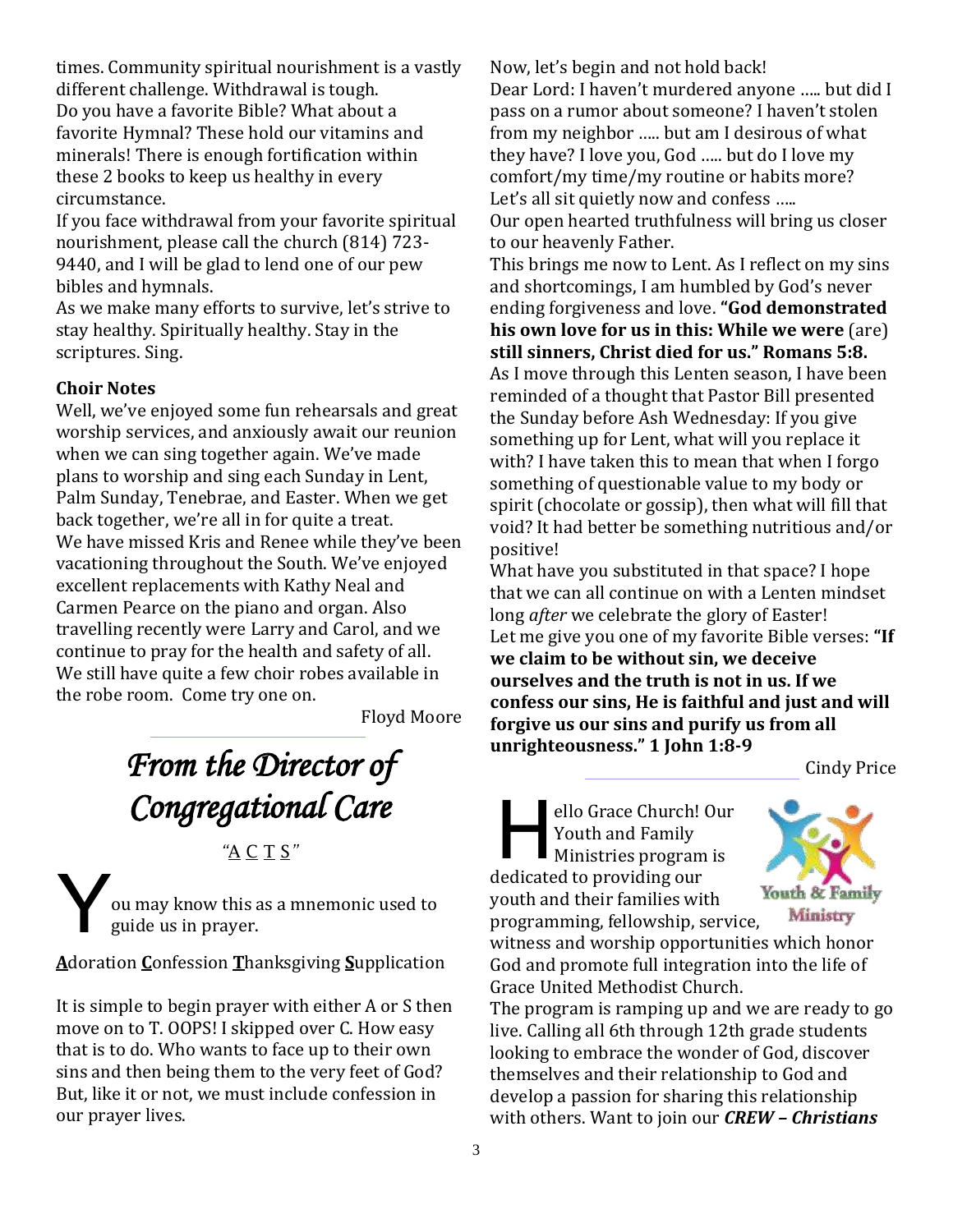*Ready Equipped and Willing*? We will *virtually* meet each Wednesday from 6:30PM-7:30PM starting April 1, 2020 using [www.FreeConferenceCall.com.](http://www.freeconferencecall.com/) All interested parents will want to visit the site, create a free account and potentially download the desktop app for ease when connecting. When it's time for our meeting to start, please log onto the site and utilize the information below:

Dial In: 978-990-5000 Access Code: 276208 No computer? No worries! Your child can always call in for the meeting using the same dial in information above. A full Youth and Family Ministries packet is available and will be emailed to all those whom we have contact information for. Please feel free to share this packet with others. If you have any questions, please do not hesitate to email me at [nicki@graceumcwarren.com.](mailto:nicki@graceumcwarren.com) I am looking forward to working with you and your child as we wonder, discover and generate passion for God.

Nicki Egger

thought I would stick with a relevant thought I would<br>stick with a relev-<br>topic this month



since of course relevancy is important in writing. So, let's talk about…soap. (Are you surprised it isn't toilet paper?) Soap is a popular item these days and not without good reason. I needed to replenish my stock, so I got out my soap molds and got to work. I've been home-making bar soap for a little over five years now and I don't miss the store-bought stuff one bit. A family member shared the recipe with me and taught me the tricks of the trade. Soap making isn't difficult, but you need to be careful. The ingredients in the recipe are simple, olive oil, coconut oil, castor oil, water, and lye. You can add essential oils, but it's not necessary. While the ingredients are simple, if the directions aren't followed properly, you could end up with something harmful. For instance, if you spilled the oils in the recipe, it would just make things, well, oily, but it's the lye that can cause damage. Lye is caustic, meaning it can burn or corrode organic matter, and in case you were unsure, humans are organic matter, along with dogs,

cats, hardwood floors, plants, the bowl full of fruit on the counter. You get the point.

The first step of the recipe is to add a carefully measured amount of lye to a glass container holding a carefully measured amount of water and stir until dissolved. As soon as the lye touches the water, it begins to react and will heat up to around 200 degrees and let off a vapor that is harmful to breath. When I'm mixing it, I'm careful to stay below the bowl by setting it on something sturdy and higher than my head and I always combine these substances outside or in the garage, far away from anyone or anything that can knock it over or be harmed by it. While the lye is reacting, I head back inside and carefully measure and mix the other ingredients. Once the lye has stopped giving off the vapor and has cooled to 110 degrees, I can bring it back inside and add it to the oils, mixing until a pudding like substance forms. From there, I pour the mixture into molds and let it harden for three to four weeks and voila! Soap.

You may be thinking, if lye can burn your skin, why on earth would you make soap out of it? I'm not a chemist, but I do understand that when the lye is done throwing it's little temper tantrum with the water and mixed carefully with oil, it creates a chemical reaction and is turned into a glycerin soap, no longer the caustic substance it once was. Lye on its own is dangerous and damaging. However, lye mixed with the right amount of oil goes from harmful to cleansing, from hazardous to inhale to sweet smelling, from unsafe to useful.

(\*\*\*\*\*transition\*\*\*\*\*) What I'm really getting at is that God can make hurtful things beautiful. God can turn the pain caused by something terrible, even death on a cross, breath his life into it, and make it something magnificent. We often can't understand the purpose of the pain, especially when we are in the very middle of it, but when mixed with God's love, a permanent change happens and a new creation is made. I pray that you find strength and hope in this time in verses like Romans 8:28 that reads "And we know that all things work together for good to those who love God, to those who are called according to his purpose." (And if you're in need of soap, I know a great recipe.)

Libby Yaegle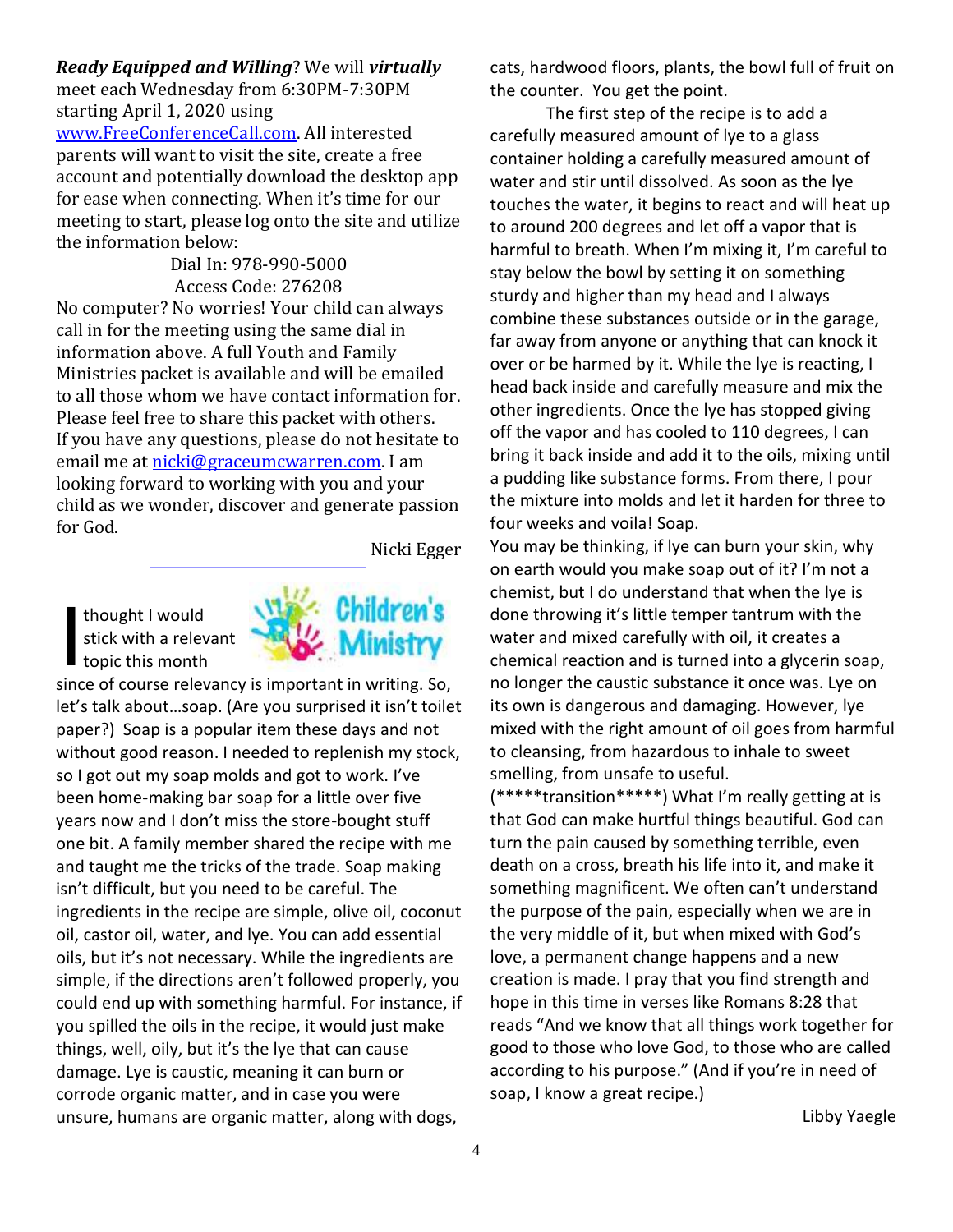

t's hard to believe our school year is coming to an end! With the unprecedented close of schools due to the coronavirus, we are missing time with our friends and hoping to be back together soon. I

It is great to see spring weather and we hope to go for some walks and play outside once school resumes. In April we celebrate "Month of the Young Child" and will have an art project on display in the Wetmore Gallery of the Warren Public Library. We won't know until the start of April if this event will still be held, but normally both classes take a trip to the library to hear stories read by Miss Susan before checking out the art gallery and all the projects made by the preschools, daycares and kindergarten classes of Warren County. In April we will prepare for and celebrate Easter and Earth Day, review our shapes, colors, numbers, and letters, and our afternoon class will continue to work hard at learning skills they will need for kindergarten. On April 25, the Jefferson Defrees Family Center will hold its Annual Children's Fair from 10:00 a.m. – 2:00 p.m. There will be plenty of hands on activities for the kids and community resources will be available. April promises to be a very busy month, but everything depends on the state of this virus.

We still have openings in both classes for the 2020- 2021 preschool year. Please contact the church office if you know of someone in need of a registration form! We pray for the health and safety of our preschoolers & families, Grace Church and our community. Wash those hands!

Happy Easter!

Trish Gentilman

arch was a hard month, but we are looking forward to summer. The week of Aug. 3-7 I am looking for people to come in to show the children their talents. I would like the children to have items to M



enter the Warren County Fair the following week. I need your help to make this week great. So please contact me by email [carewithgrace@gmail.com](mailto:carewithgrace@gmail.com) or 723-9440 ext 14.

Irene Garris



During Worship *9:30 a.m. (0-2 yrs.) ~* 

*11:00 a.m. (0- 5 yrs.)*  **Will resume when regular church services resume.**



 *Linda Knapp 726-1199 Sheryl Richards 726-3876*

**Will resume when regular church services resume.**

If you wish to continue giving, please mail your envelopes to the church (501 PA Ave E) or use the electronic giving options posted



on our webpage [www.graceumcwarrenpa.com.](http://www.graceumcwarrenpa.com/) Online giving accepts checking/savings accounts as well as debit/credit cards. You can download the mobile app "Give+" on iPhone and Android.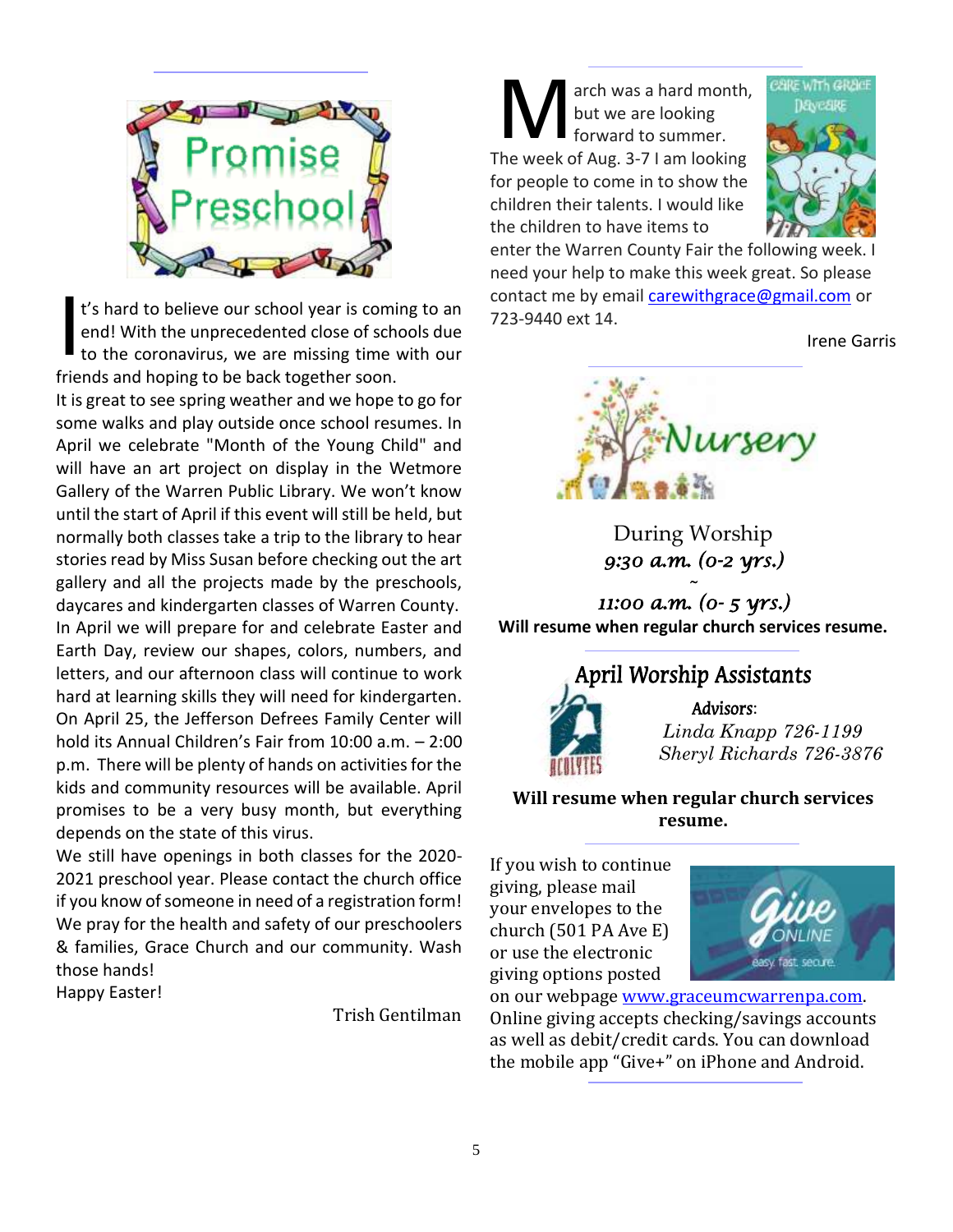

### **Our budget the month of February 2020:**

*Other income consists of funds from Sunday School, Room Rental,* 

*Bible Studies, Literature Tables, Fitness Ministry, Easter, Christmas, and Misc. Income.*

| <b>BUDGET</b>                                 | 2020      | 2019      |  |  |  |  |  |  |
|-----------------------------------------------|-----------|-----------|--|--|--|--|--|--|
| <b>Other Income:</b>                          | 378.96    | 356.35    |  |  |  |  |  |  |
| Offerings &                                   |           |           |  |  |  |  |  |  |
| <b>Tithes</b>                                 | 26,387.00 | 27,477.35 |  |  |  |  |  |  |
| <b>Total Income</b>                           | 26,765.96 | 27,833.35 |  |  |  |  |  |  |
| <b>Number of Sundays:</b>                     | 4         | 4         |  |  |  |  |  |  |
| Borrowed                                      | 0         | 0         |  |  |  |  |  |  |
| <b>Expense:</b>                               | 30,084.75 | 30,716.17 |  |  |  |  |  |  |
| Attendance:                                   | 852       | 869       |  |  |  |  |  |  |
| <b>Connectional Apportionments</b>            |           |           |  |  |  |  |  |  |
| <b>Obligation-</b> 3,253.00                   |           |           |  |  |  |  |  |  |
| <b>Paid to date</b> 6,505.42                  |           |           |  |  |  |  |  |  |
| Ahead (Behind)                                | 0         |           |  |  |  |  |  |  |
| Percent of year to date paid 16%              |           |           |  |  |  |  |  |  |
| His income: Was \$1,067.39 higher in February |           |           |  |  |  |  |  |  |
| 2019 compared to February 2020                |           |           |  |  |  |  |  |  |
| Our expenses: Were \$631.42 lower in February |           |           |  |  |  |  |  |  |
| 2020 compared to February 2019                |           |           |  |  |  |  |  |  |

Submitted by: Alice Bonnell, Finance Chair

### **POSTPONED – Volunteer Recognition Sunday**

It is our honor to invite "every" volunteer at Grace Church to a reception on Sunday, April 19th. Join us in the Wesley Parlor after each service for cake and refreshments. Come to all three if you like! We are celebrating anyone who volunteers in any manner, such as committees, music, worship, and every behind the scenes effort. We thank you for your devoted time and effort in planning our church's many activities. Your contribution has allowed Grace Church to continue to offer an exceptional worship experience.

The prayer concerns will still be emailed out on Monday as usual. If you have any prayer concerns you would like to add, please feel free to send them to [prayers@graceumcwarren.com](mailto:prayers@graceumcwarren.com) . If you wish for your prayer request to remain confidential, please email them to Pastor Bill at [wrbeatty@gmail.com](mailto:wrbeatty@gmail.com) .



**Flock Talk** *"Greater love has no one but this: to lay down one's life for one's friends."*

*John 15:13*

If you are looking for a peaceful evening of God's love, please join us for our Maundy Thursday service at church. It will be held on Thursday, April 9th at 7pm. There is an abundance of love and fellowship at this service. Like Ash Wednesday, we sometimes have the best intentions, but time can slip away from us and we miss these great opportunities. The word Maundy is derived from the Latin word for "command". It serves as the command that Jesus gave to the disciples at the Last Supper to love and serve one another. It is a powerful reminder of Christ's humility as we remember how He washed their feet. This time of remembrance focuses our attention on the way He wants us to live our lives. What a glorious few days we have at Grace Church as we travel together toward Easter Sunday. The following evening, our Good Friday service honors Christ's death on the cross and the eternal goodness that we have been given through His sacrifice. This service is a solemn and peaceful time to praise Him and to worship together. Let's keep these times in our minds and on our calendars. Plus, the music is spectacular!

In Christ,

Sue Toombs, Lay Leader

**\*Note:** These services will still be held online only on our YouTube channel Grace Live Warren [www.youtube.com/gracelivewarren](https://www.youtube.com/gracelivewarren?fbclid=IwAR3u-jr5UU6QEc7xsUbGXt5v6uQzgWBRndBWf927XYhnMFQiiYMwj6Y7HvE)



The Outreach team has decided to cancel the

Rummage Sale for April due to COVID-19. We will be hosting one again in the fall.

The Grace Church Food Pantry is not in need of anything at this time**.** Thank you to all who contribute to the Grace Church Food Pantry!

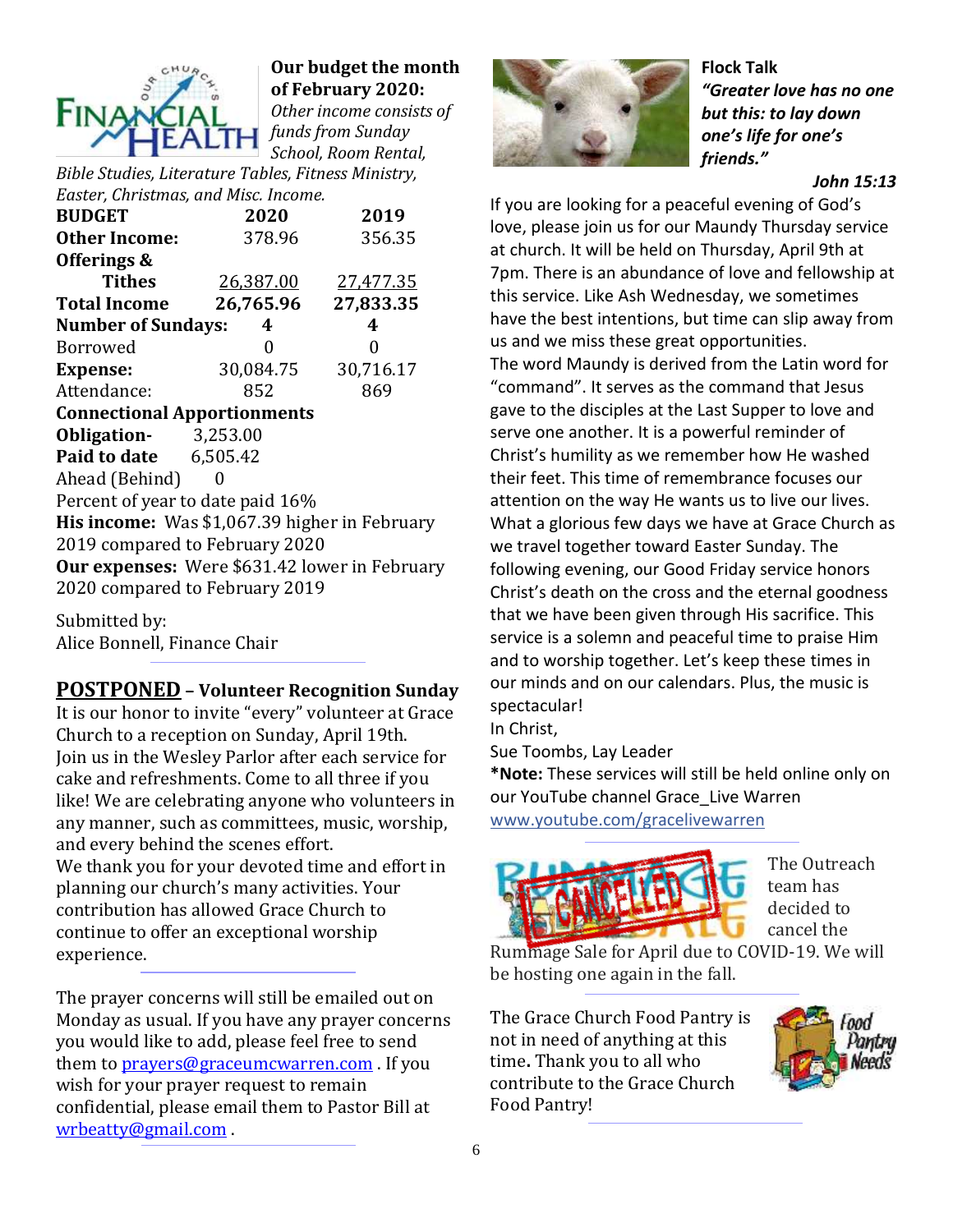

**General Fund For: Donald & Margaret McCurdy By: Donald McCurdy**



 **Items for the May Newsletter need to be delivered to Mary in the Church office [\(mary@graceumcwarren.com\)](mailto:mary@graceumcwarren.com) by Friday, April 17.**

**Thank you!**



**April 1 – Gillian Rapp, Bobby Morrison, Anita Zimmer, Chase Card April 2 – Adam Flagella April 3 – Alice Pedersen, Laurie Dickson April 4 – Christa Yaegle April 5 – Jesse Lucks, Freida Ecelberger, Katelyn Jurkowski April 6 – Jack Lynds, Helen Clark, Rob Pearce, David MacPherson, Mary Schorman April 7 – Gabrielle Cummings, Carolyn Fry April 8 – Zeke Stanton, Jackie Johnson April 9 – Kristin Moore, Melissa Culbertson April 11 – Hannah Fry, Michele Coffman April 13 – Chase Alex, Dottie Higgins, Dave Van Orsdale, Nancy Eaker April 14 – Shallin Shelby April 15 – Richard Pedersen, Jaime Housler April 16 – Pete Jansens, Rylee Napolitan April 17 – Kyle Jones April 18 – Chloe Meddaugh, Bob Sedon, Zachry Tucher, Callie Hampson April 19 – Peggy Twist, Emily Birgel, Jim Miller, Conner Schultz April 20 – Don Anthony, Tina Moore, Sandy Shene, Austin Eggleston April 21 – Jean Buerkle, Warren Carr April 22 – Tom Lord April 23 – Cheryle Stellato, Morgan Danielson, Terry Wilson April 24 – Jody Benjamin April 26 – Shirley Pearson, Kristen Lucks, Scott Curren April 27 – Vicki Garrett April 28 – Degan Peterson, Jen Lynds April 29 – Emily Weiland, Janey Swanson, Jim Ostergard, Andrew Knowlton April 30 – Jenafer McKown, Don Smith, Vance Anzalone, Gordon Mathis, Mike Barrett**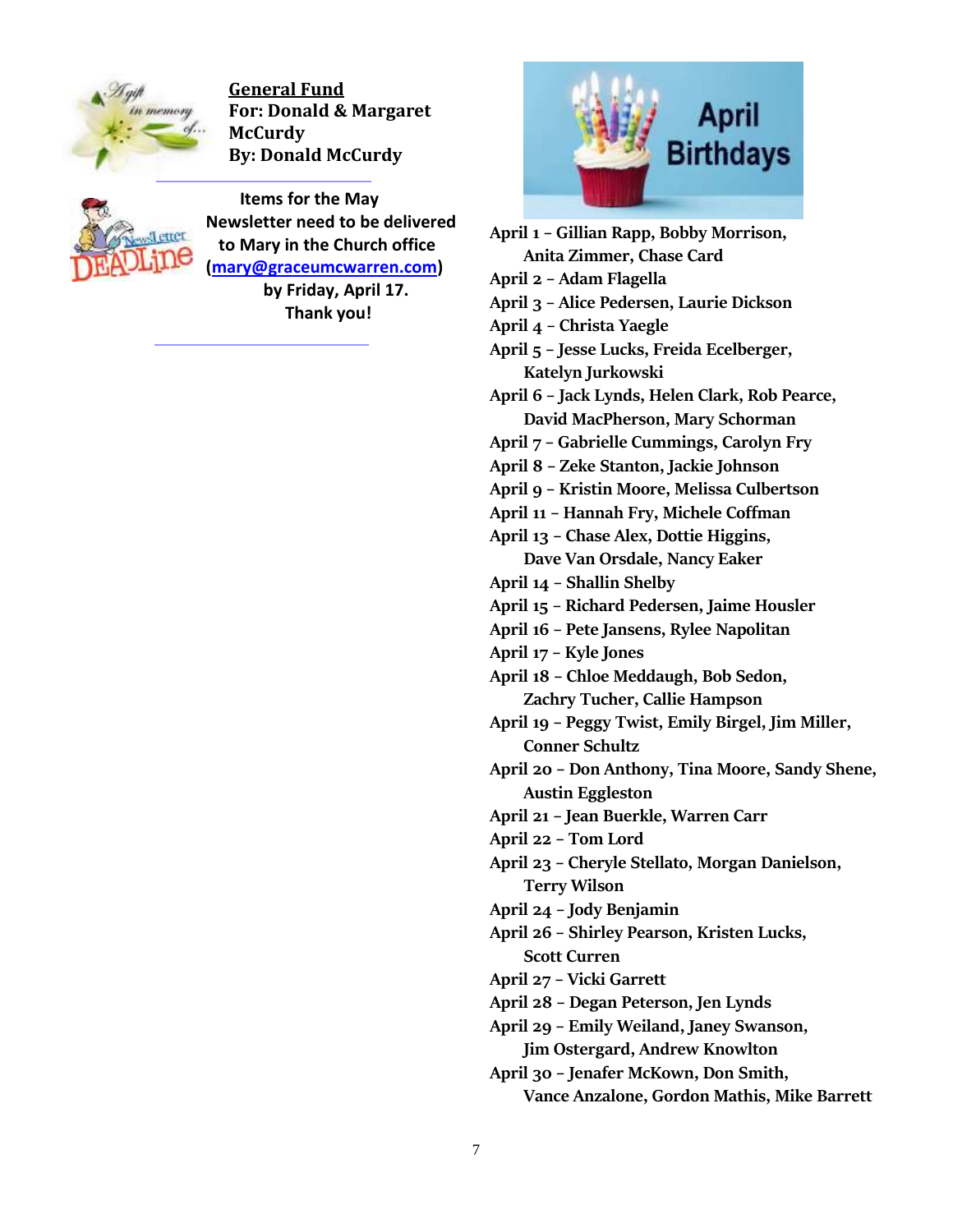

| SUNDAY                                                                                                                                                   | <b>MONDAY</b>                                                                                                                                                                                      | <b>TUESDAY</b>                                                                                                                                                                                   | <b>WEDNESDAY</b> | <b>THURSDAY</b>                                              | <b>FRIDAY</b>                                             | <b>SATURDAY</b> |  |
|----------------------------------------------------------------------------------------------------------------------------------------------------------|----------------------------------------------------------------------------------------------------------------------------------------------------------------------------------------------------|--------------------------------------------------------------------------------------------------------------------------------------------------------------------------------------------------|------------------|--------------------------------------------------------------|-----------------------------------------------------------|-----------------|--|
| <b>CARE WITH GRACE</b><br><b>DAYCARE</b><br>is open daily from<br>6:30 am to 6:00 pm<br>located on the first<br>floor (nursery) and<br>the second floor. | <b>PROMISE</b><br><b>PRESCHOOL</b><br>is open Monday,<br>Wednesday, and<br>Thursday from 9:00 -<br>11:30 am (3-year-olds)<br>and 12:30 - 3:00 pm<br>(4- year-olds) located<br>on the ground floor. | $\overline{\mathbf{3}}$<br>$\overline{2}$<br>$\boldsymbol{4}$<br>For the safety of the staff, congregation, and community,<br>Grace Church is following guidelines and canceling all activities. |                  |                                                              |                                                           |                 |  |
| 5 Palm Sunday<br>9:30/11:00 a Worship<br><b>ONLINE ONLY</b>                                                                                              | 6                                                                                                                                                                                                  | $\overline{7}$                                                                                                                                                                                   | 8                | 9<br>7:00 p Maundy<br>Thursday Service<br><b>ONLINE ONLY</b> | 10<br>7:00 p Good<br>Friday Service<br><b>ONLINE ONLY</b> | 11              |  |
| 12 Easter Sunday<br>9:30/11:00 a Worship<br><b>ONLINE ONLY</b>                                                                                           | 13                                                                                                                                                                                                 | 14                                                                                                                                                                                               | 15               | 16                                                           | 17                                                        | 18              |  |
| 19<br>9:30/11:00 a Worship<br><b>ONLINE ONLY</b>                                                                                                         | 20                                                                                                                                                                                                 | 21                                                                                                                                                                                               | 22               | 23                                                           | 24                                                        | 25              |  |
| 26<br>9:30/11:00 a Worship<br><b>ONLINE ONLY</b>                                                                                                         | 27                                                                                                                                                                                                 | 28                                                                                                                                                                                               | 29               | 30                                                           |                                                           |                 |  |